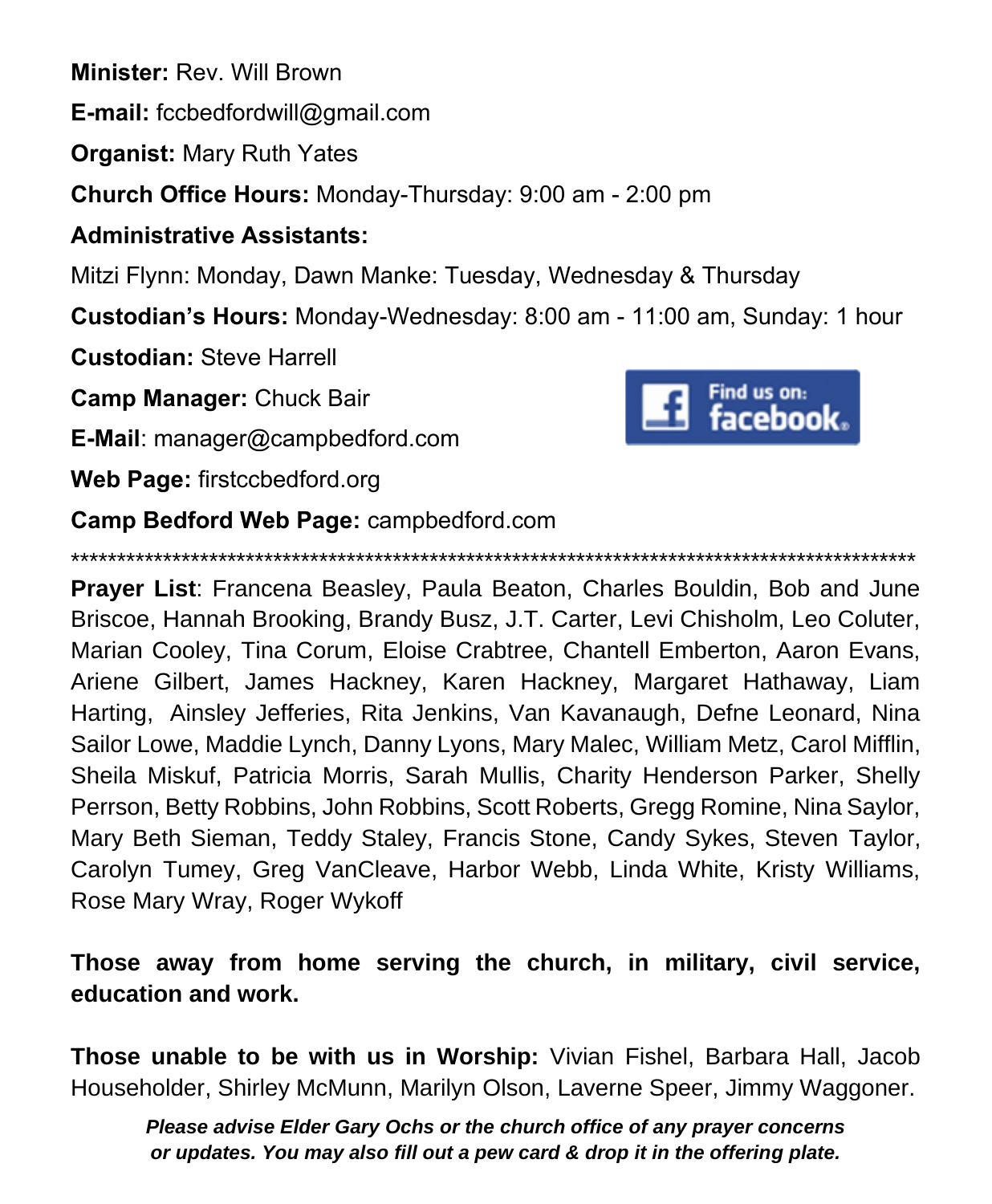

# First Christian Church

(Disciples of Christ)

1101  $15^{th}$  Street

[www.firstccbedford.org](http://www.firstccbedford.org/) 812-275-4497

Bedford, IN 47421 office@firstccbedford.org

Reaching Outward to Connect People with God's Abundance

Easter

SUNDAY

Christ is Risen!

April 17,2022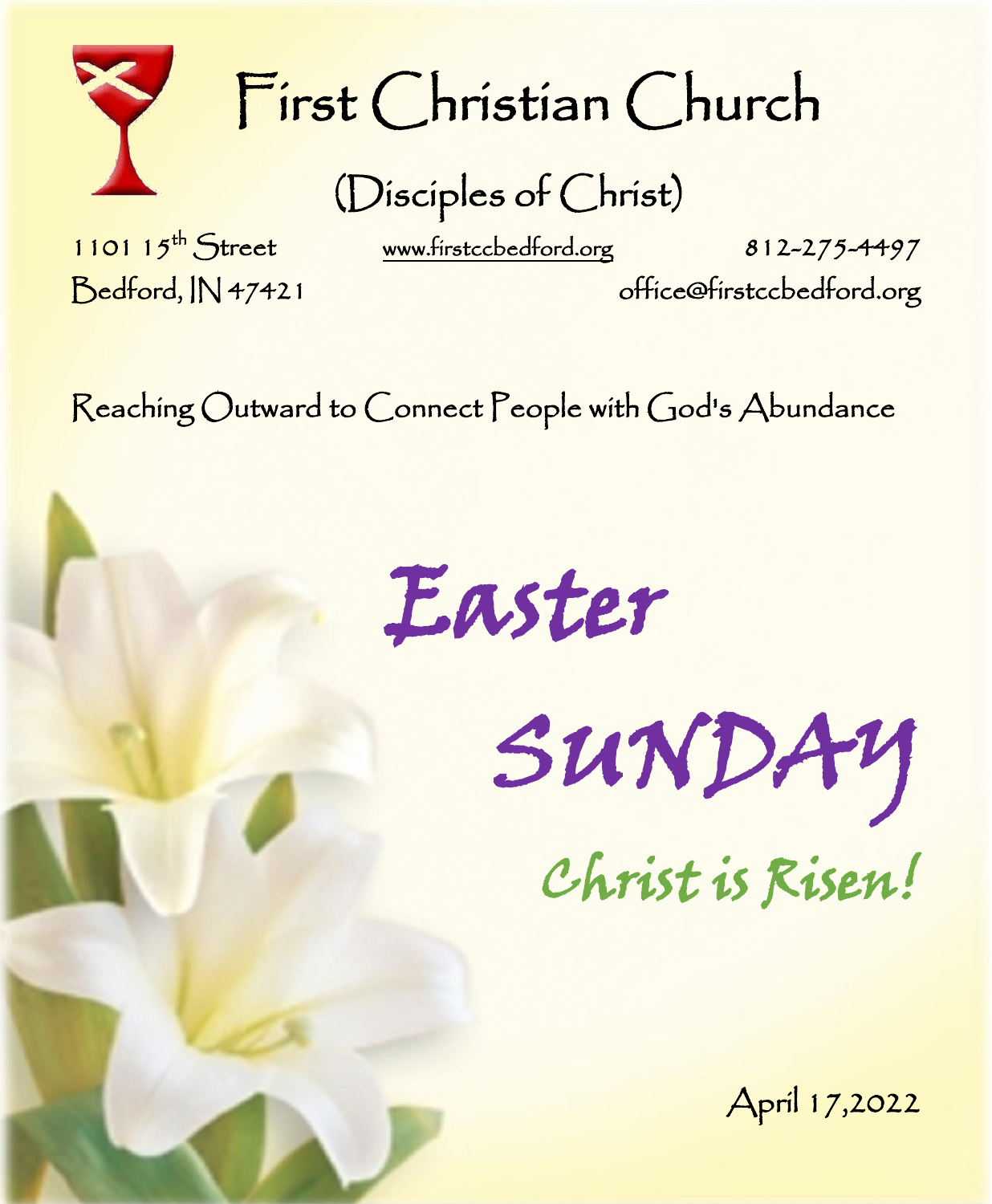## **April 17, 2022 SERVICE OF WORSHIP 10:30 am**

*Please complete the cream-colored card located in the back of each pew and place it in the offering plate. Help us by filling out the card as completely as you can. You may also use the card to inform the office of any prayer requests, joys, concerns, upcoming events, changes, etc.* 

*Turn off cell phones as they may interfere with the live stream. Thank you.*

**\***Those who are able, please stand.

**\*\*\*\*\*\*\*\*\*\*\*\*\*\*\*\*\*\*\*\*\*\*\*\*\*\*\*\*\*\*\*\*\*\*\*\*\*\*\*\*\*\*\*\*\*\*\*\*\*\*\*\*\*\*\*\*\*\*\*\*\*\*\*\*\*\*\*\*\*\*\*\*\*\*\*\*\*\*\*\*\*\*\*\*\*\*\*\*\*\*\*\***

#### **Prelude** That Easter Day With Joy Was Bright - Dale Wood

#### **Welcome and Announcements Rev. Will Brown**

**Introit He Is the Risen Lord - Joseph Martin** 

**Call to Worship Call to Worship Elder Susan Maxwell Lewis** 

- Leader: Christ is risen!
- **ALL: Christ is risen indeed!!**
- Leader: The cold, dark tomb could not hold its prey!
- **ALL**: **Life and love are victorious today!!**
- Leader: Christ the Lord is risen today!
- **ALL: Alleluia! Alleluia! Alleluia!!!**

| <b>Opening Hymn</b>       | Christ, the Lord Is Risen Today | $\#216(1, 3, 8, 4)$ |
|---------------------------|---------------------------------|---------------------|
| <b>Children's Message</b> |                                 | Elder               |
| A Time of Prayer          |                                 | Rev. Will           |
| Lord's Prayer             |                                 | All                 |

**Our Father, who art in heaven, hallowed by your name. Your kingdom come. Your will be done on earth as it is in heaven. Give us this day our daily bread and forgive us our sins as we forgive those who have sinned against us. And lead us not into temptation but deliver us from evil. For yours is the kingdom the power and the glory forever. Amen.**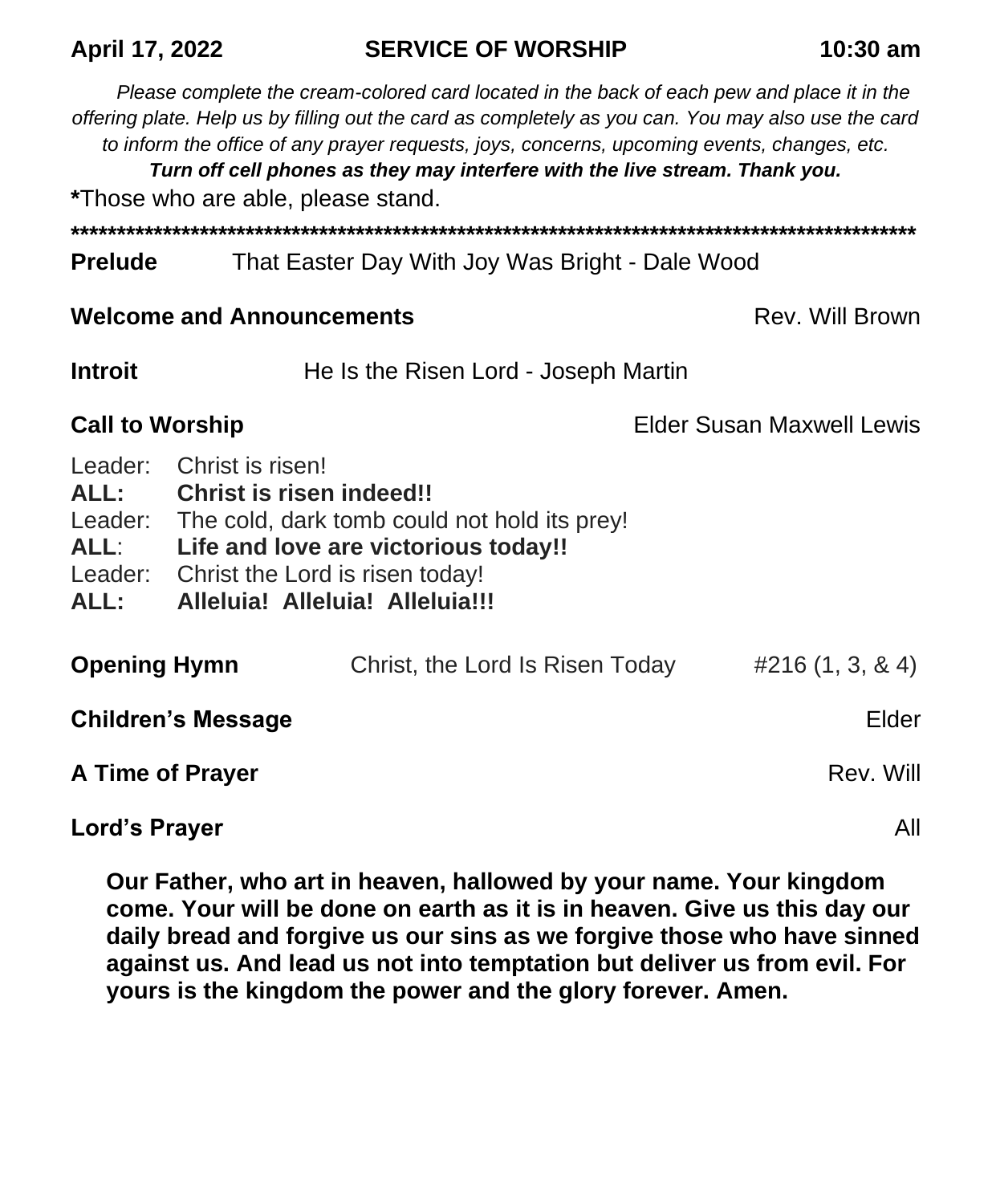| <b>Passing of the Peace</b>                 |                                           | All                  |
|---------------------------------------------|-------------------------------------------|----------------------|
| <b>Anthem</b>                               | Lift High the Cross - Hal Hopson          | <b>Chancel Choir</b> |
| <b>Into to Scripture</b>                    |                                           | Rev. Will            |
| <b>Scripture</b>                            | Luke 24:1-12                              | Elder                |
| <b>Proclamation</b>                         | Amazement                                 | Rev. Will            |
| <b>Hymn of Discipleship</b>                 | <b>Christ Arose!</b>                      | #224                 |
| <b>Invitation to Giving</b>                 |                                           | Elder                |
| <b>Doxology</b>                             |                                           | On Screen            |
| <b>Prayer of Dedication</b>                 |                                           | Elder                |
| <b>Invitation to Christ's Table</b>         |                                           | Rev. Will            |
| <b>Prayer for the Bread and Cup</b>         |                                           | Elder                |
| <b>Communion Music</b>                      | Jesus, Keep Me Near the Cross - Dale Wood |                      |
| <b>Words of Institution</b>                 |                                           | Rev. Will            |
| <b>Taking of the Bread and Cup Together</b> |                                           | Rev. Will            |
| <b>Closing Hymn</b>                         | He Lives!                                 | #226                 |
| <b>Blessings and Benediction</b>            |                                           | Rev. Will            |
| *Postlude                                   | Toccata in F - Widor                      |                      |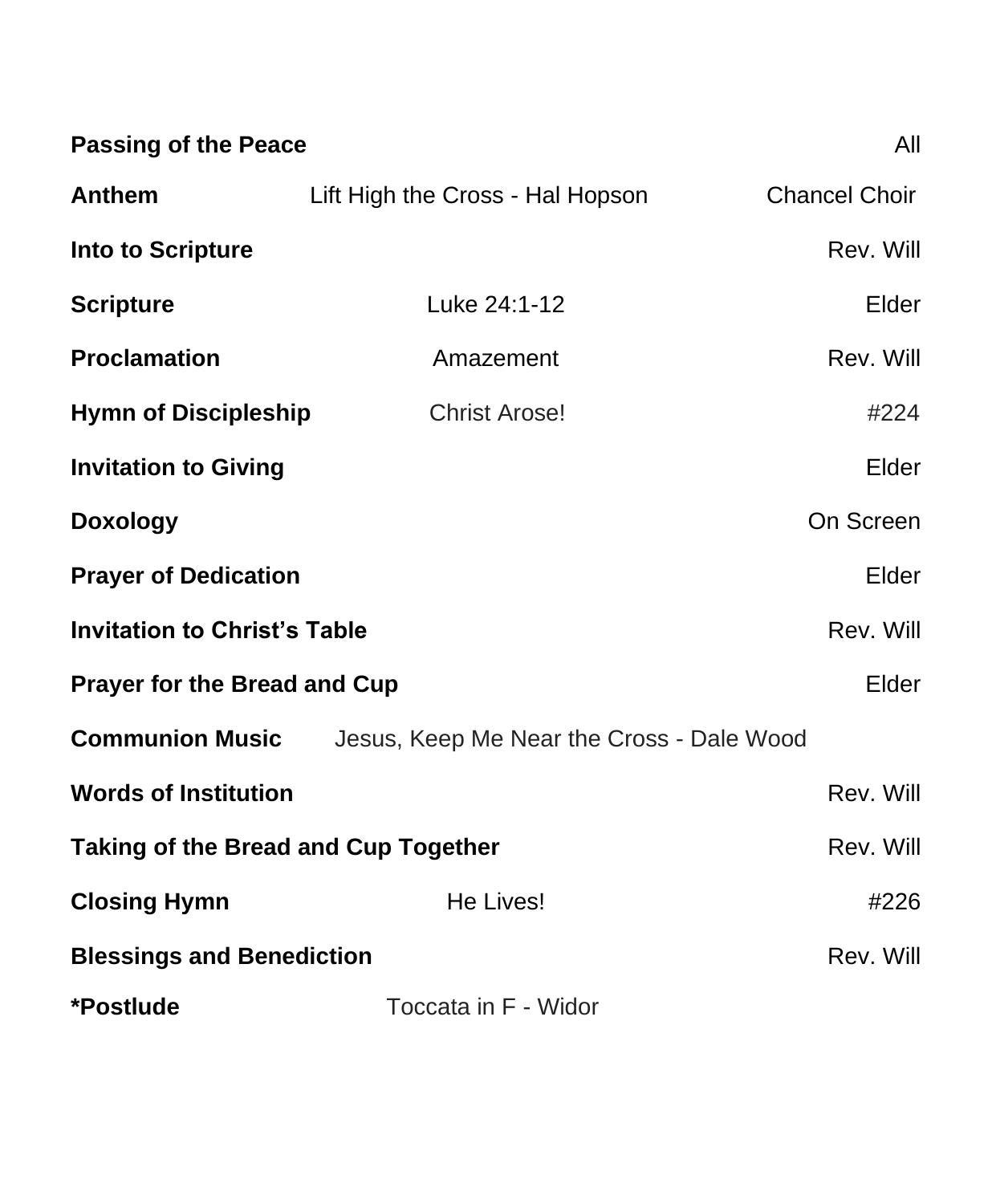

# **SERVING SCHEDULE: April**

Elder: **Susan Maxwell Lewis** 

**Greeters** 15th St Helen Merchant K St **Pat Merchant Canopy Thomas Wilkerson** 

> Steward: **Suzanne Coleman**

**NOTES:**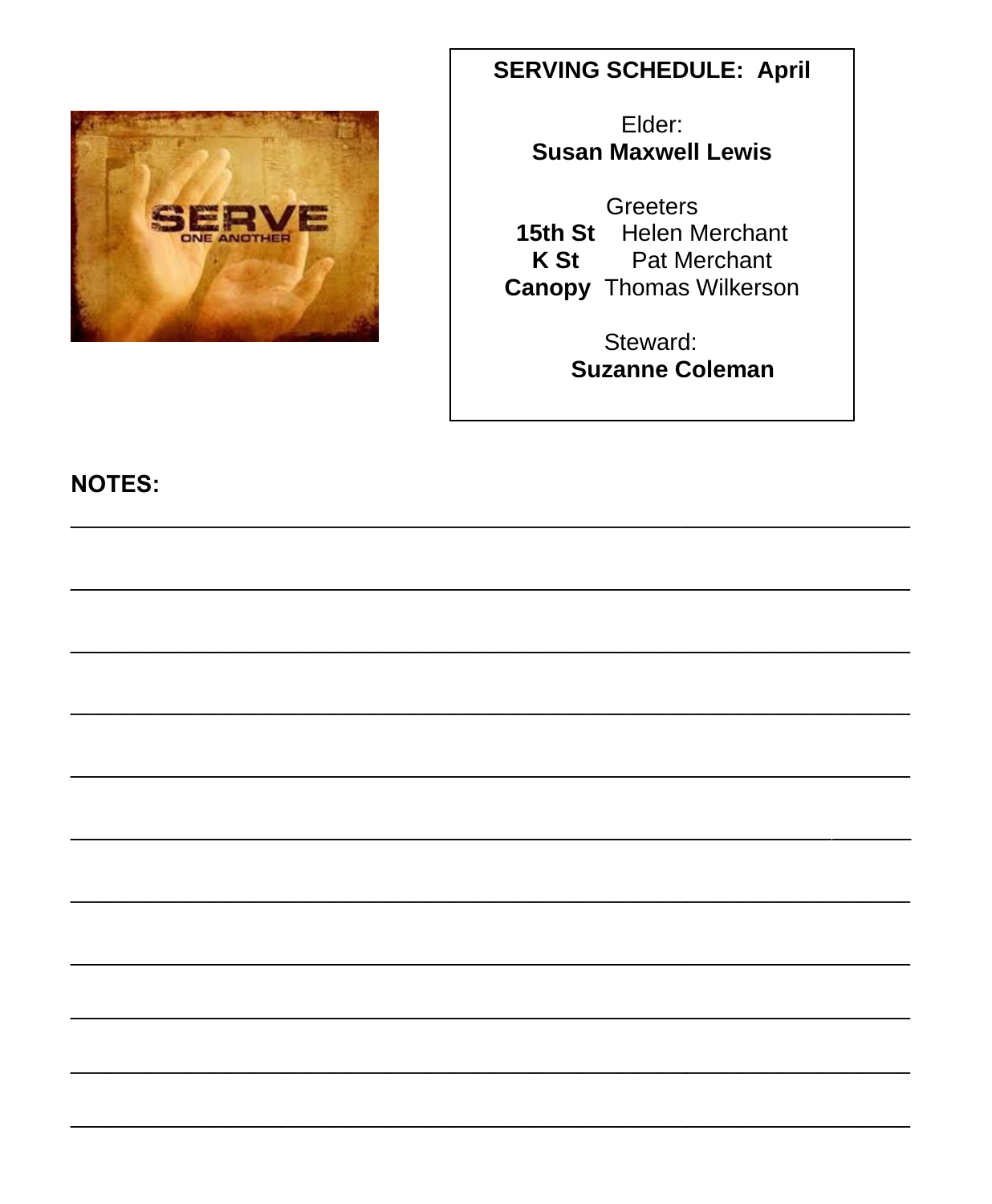### **Anthem**

**Lift High the Cross** Arr. Hal Hopson

Lift high the cross, the love of Christ proclaim 'til all the word adore his sacred name.

Come Christians, follow where our Savior trod, the Lamb victorious, Christ, the Son of God.

Each newborn servant of the Crucified bears on the brow the seal of Christ who died.

#### Alleluia!

O Lord, once lifted on the glorious tree, your death has brought us life eternally.

So shall our song of triumph ever be; praise to the Crucified for victory.

> Lift high the cross. Alleluia! Alleluia! Alleluia!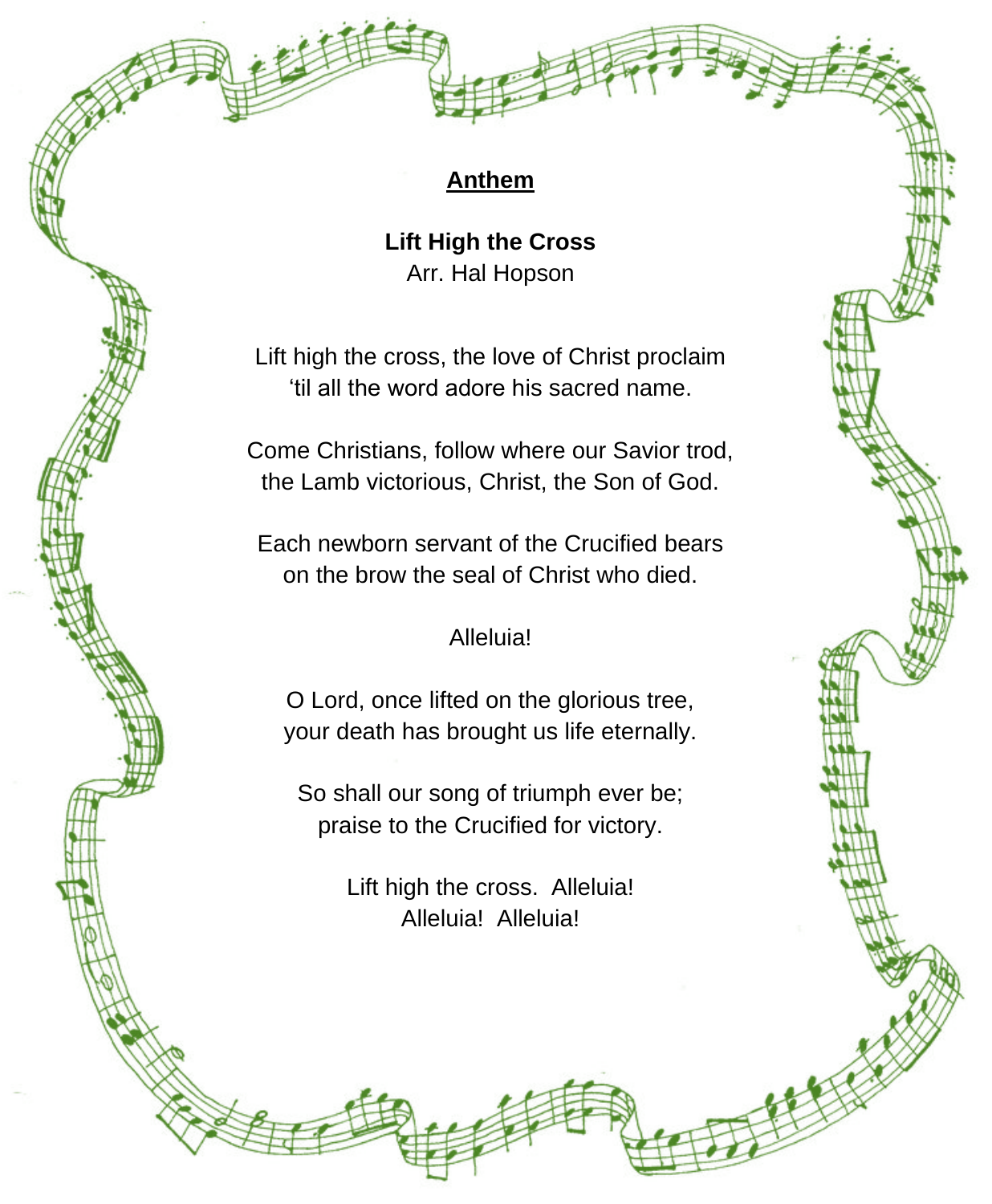

The Board of Directors Meeting will be on **Tuesday, April 19.**  It will start at **5:30 pm** in the Fellowship Hall. The meeting is open to anyone in the congregation.

We are collecting **FEED MY SHEEP for L.I.F.E Pantry during the month of April. Pick up your sheet at the Welcome Center Table.**

All packages can be placed in the baskets located in the foyer.

*Any food or items you wish to donate are welcome any month*



The church office will be closed on **Easter Monday, April 18** and will reopen at **9:00 am** on **Tuesday, April 19**.